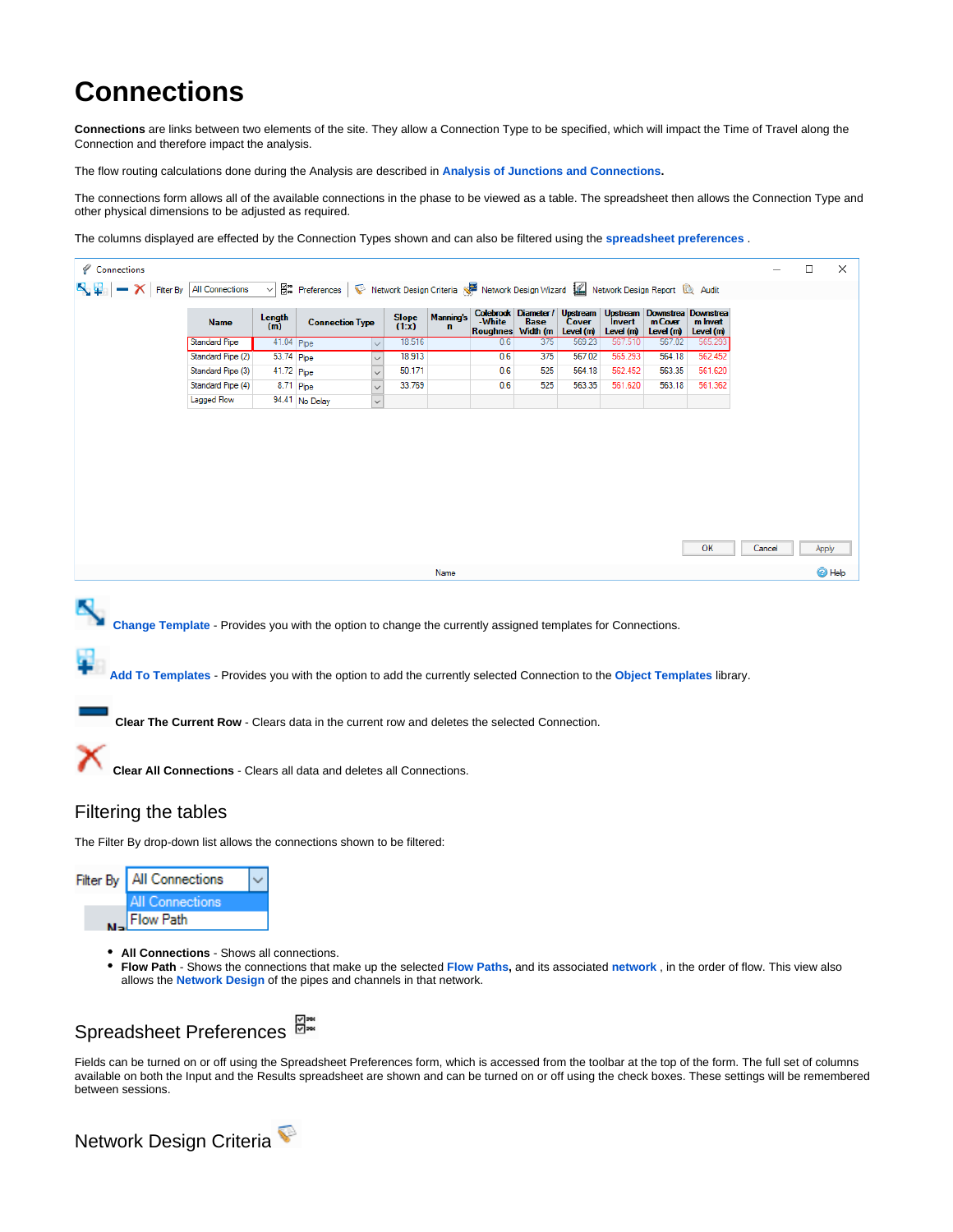Allows you to specify the network design criteria to be used to size the pipe/channels along the **[Flow Path](https://help.innovyze.com/display/infodrainage2021v1/Flow+Paths)** and its **[network](https://help.innovyze.com/display/infodrainage2021v1/Networks)**.

# Network Design Wizard

When a **[Flow Path](https://help.innovyze.com/display/infodrainage2021v1/Flow+Paths)** has been selected on the Filter, it is then possible to perform an Auto Sizing of the pipe/channels that form the **[network](https://help.innovyze.com/display/infodrainage2021v1/Networks)** along the flow path. The calculations are completed based on the specified Network Design Criteria when the 'Auto Size' option is clicked. Full details can be found in the **[Network Design](https://help.innovyze.com/display/infodrainage2021v1/Network+Design)** page.

# Network Design Report **Pipe Sizing Report**

A table displaying the results of an auto sizing calculation for a given flow path can be displayed, see **[Network Design Report](https://help.innovyze.com/display/infodrainage2021v1/Network+Design+Report)** for more information.



Toggling the audit button will highlight design errors for hydraulic connections.

**Slope** outside of the min and max slopes provided in the network design criteria are highlighted. This only occurs if the slopes are not locked in the network design criteria, and the slope limit being used is valid.

**Backdrops** outside of the min and max backdrops provided in the network design criteria are highlighted. This only occurs if the backdrop limit being used is valid, and the backdrop is non-zero. This is highlighted on the upstream end of the outgoing connection and the downstream end of the incoming connection.

**Downstream Invert Levels** less than the minimum of the connection is highlighted. This only occurs if the minimum is valid.

**Levels** that break cover will be highlighted. This only occurs if the Min cover depth option is checked in the **[Network Design Criteria](https://help.innovyze.com/display/infodrainage2021v1/Network+Design+Criteria)** and the minimum cover depth used is valid. The minimum cover depth used is the value in the network design criteria by default, this can be changed on a per connection basis within the connection form.

# Bypass Connections

These work like a standard hydraulic connection, but allow the flow not entering an inlet to be routed to an inlet on another Junction/SWC. Note: A bypass connection will not permit reverse flow as it is connected to an inlet.

These will be shown in Italics on the Connections form to highlight the fact they are a bypass connection.

# Inputs

# **Name (Always Shown)**

Name of the connection as shown on the plan view.

# **From**

The label of the item at the upstream end of the connection.

#### **To**

The label of the item at the downstream end of the connection.

## **Length (Always Shown)**

Length of the connection. If in red - the length was defined by the user, otherwise, it was calculated using the Connections coordinates from the plan view.

#### **Connection Type (Always Shown)**

Type of the connection:

- **[No Delay](https://help.innovyze.com/display/infodrainage2021v1/No+Delay)** Imposes no effect on the movement of water.
- **[Lagged Flow](https://help.innovyze.com/display/infodrainage2021v1/Lagged+Flow)** Introduces a time delay on the movement of water based on the Time of Travel value entered. Velocity and Time of Travel columns are shown by default.
- **[Pipe Connection](https://help.innovyze.com/display/infodrainage2021v1/Pipe+Connection)** Allows a pipe, or series of parallel pipes, to be modelled with a Diameter, Longitudinal Slope, and levels. The dimensions can be entered as required or calculated using the **[Network Design](https://help.innovyze.com/display/infodrainage2021v1/Network+Design)** calculation. Slope, Manning's n, Diameter/Base Width, Upstream Cover Level, Upstream Invert Level, Downstream Cover Level, and Downstream Invert Level columns are shown by default.
- **[Box Culvert](https://help.innovyze.com/display/infodrainage2021v1/Box+Culvert)** Allows a Box Culvert, or a series of parallel culverts, to be modelled with a Base Width, Height, Corner Splay, Longitudinal Slope, and levels. The dimensions can be entered as required or calculated using the **[Network Design](https://help.innovyze.com/display/infodrainage2021v1/Network+Design)** calculation. Slope, Manning's N, Diameter/Base Width, Height, Upstream Cover Level, Upstream Invert Level, Downstream Cover Level, and Downstream Invert Level are shown by default.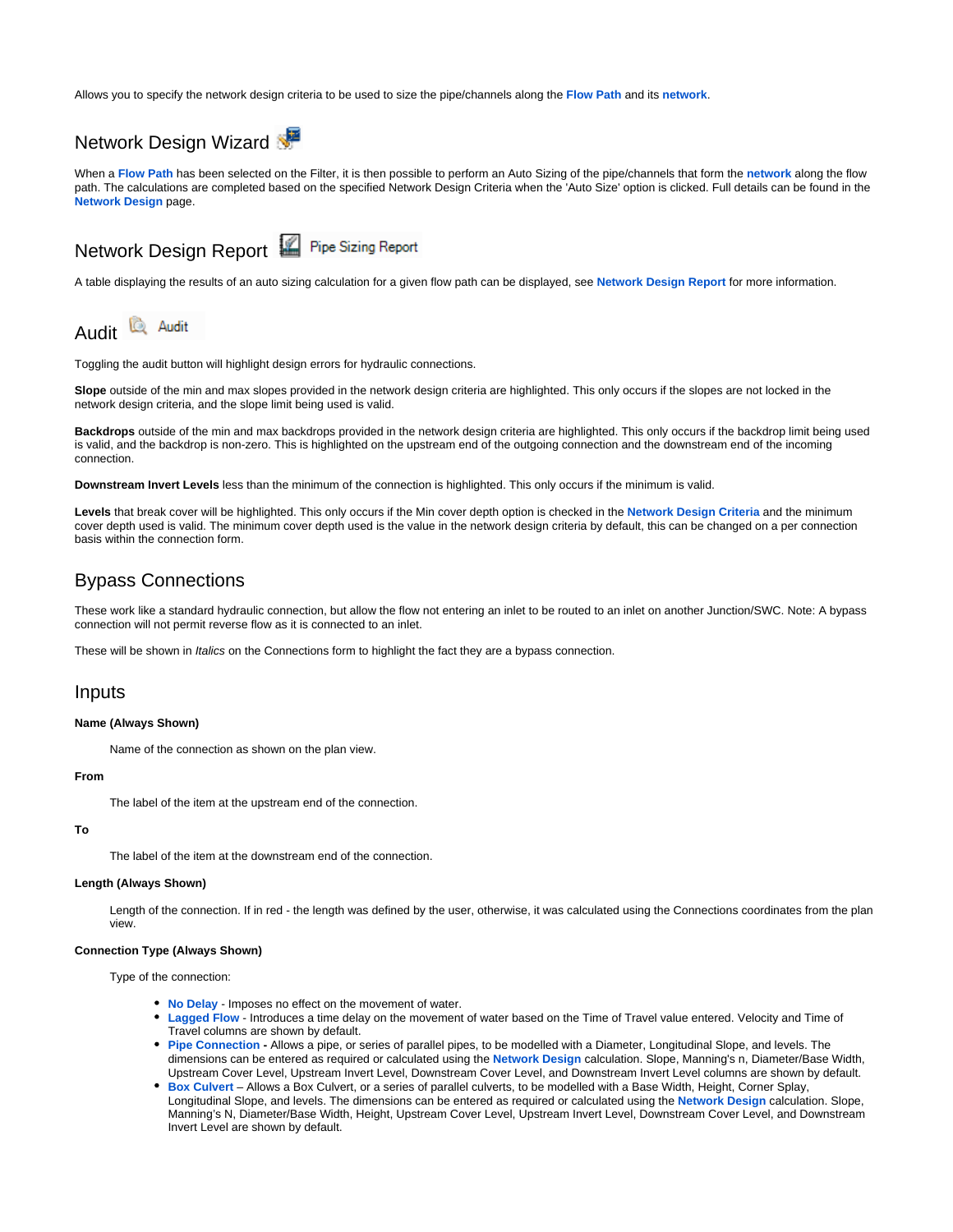- **[Rectangular Channel](https://help.innovyze.com/display/infodrainage2021v1/Rectangular+Channel)** Allows a Rectangular channel, or series of parallel channels, to be modelled with a Base Width, Height, Longitudinal Slope, and levels. The dimensions can be entered as required or calculated using the **[Network Design](https://help.innovyze.com/display/infodrainage2021v1/Network+Design)** calculation. Slope, Manning's n, Diameter/Base Width, Height, Upstream Cover Level, Upstream Invert Level, Downstream Cover Level, and Downstream Invert Level columns are shown by default.
- **[Trapezoidal Channel](https://help.innovyze.com/display/infodrainage2021v1/Trapezoidal+Channel)** Allows a Trapezoidal channel, or series of parallel channels, to be modelled with a Base Width, Side Slope, Height, Longitudinal Slope, and levels. The dimensions can be entered as required or calculated using the **[Network Design](https://help.innovyze.com/display/infodrainage2021v1/Network+Design)** calculation. Slope, Manning's n, Diameter/Base Width, Height, Side Slope, Upstream Cover Level, Upstream Invert Level, Downstream Cover Level, and Downstream Invert Level columns are shown by default.
- **[Triangular Channel](https://help.innovyze.com/display/infodrainage2021v1/Triangular+Channel)** Allows a non-symmetrical Triangular channel, or series of parallel channels, to be modelled with a Side Slope, Height, Longitudinal Slope, and levels. The dimensions can be entered as required or calculated using the **[Network Design](https://help.innovyze.com/display/infodrainage2021v1/Network+Design)** calculation. Slope, Manning's n, Height, Side Slope, Upstream Cover Level, Upstream Invert Level, Downstream Cover Level, and Downstream Invert Level columns are shown by default.
- **[Custom Connection](https://help.innovyze.com/display/infodrainage2021v1/Custom+Connection)** Allows a custom connection, or series of parallel connections, to be modelled with a Custom Cross Section, Longitudinal Slope, and levels. The dimensions can be entered as required or calculated using the Network Design calculation. Slope, Manning's n, Upstream Cover Level, Upstream Invert Level, Downstream Cover Level, Downstream Invert Level, and the **[Cross Section](https://help.innovyze.com/display/infodrainage2021v1/Define+Cross+Section)** columns are shown by default.

# **Slope**

Longitudinal slope of the connection. This is calculated based on the fall, between the upstream & downstream invert levels, along the length of the connection. Entering a value for the slope will therefore adjust the downstream invert level.

# **Manning's n**

Manning's coefficient for the connection, which will be used in velocity and flow/capacity calculations.

#### **Colebrook-White Roughness**

Colebrook-White roughness for the connection, which will be used in velocity and flow/capacity calculations.

## **No. of Barrels**

Number of barrels/channels laid in parallel.

#### **Diameter/Base Width**

Diameter of the connection if a Pipe, or base width of a Rectangular or Trapezoidal channel.

#### **Height**

Height of a Rectangular, Trapezoidal or Triangular channel.

#### **Cross Section**

Clicking this button allows the cross section of a custom connection to be defined.

#### **Corner Splay**

Introduced into a Box Culvert for pipe strengthening purposes. This value cannot be greater than half the current Width or half the current Height. The default value is 0 and will not be automatically adjusted.

#### **Side Slope**

Slope of the sides of a Trapezoidal or Triangular channel.

#### **Upstream Cover Level**

The cover/exceedence level at the upstream end of the connection. Levels may be set automatically if sufficient data exists, see individual connection type pages for more details.

# **Upstream Invert Level**

The invert level at the upstream end of the connection. Levels may be set automatically if sufficient data exists, see individual connection type pages for more details.

# **Downstream Cover Level**

The cover/exceedence level at the downstream end of the connection. Levels may be set automatically if sufficient data exists, see individual connection type pages for more details.

#### **Downstream Invert Level**

The invert level at the downstream end of the connection. Levels may be set automatically if sufficient data exists, see individual connection type pages for more details.

# **Entry Loss**

The head loss coefficient associated with energy losses at the entrance of the connection.

#### **Exit Loss**